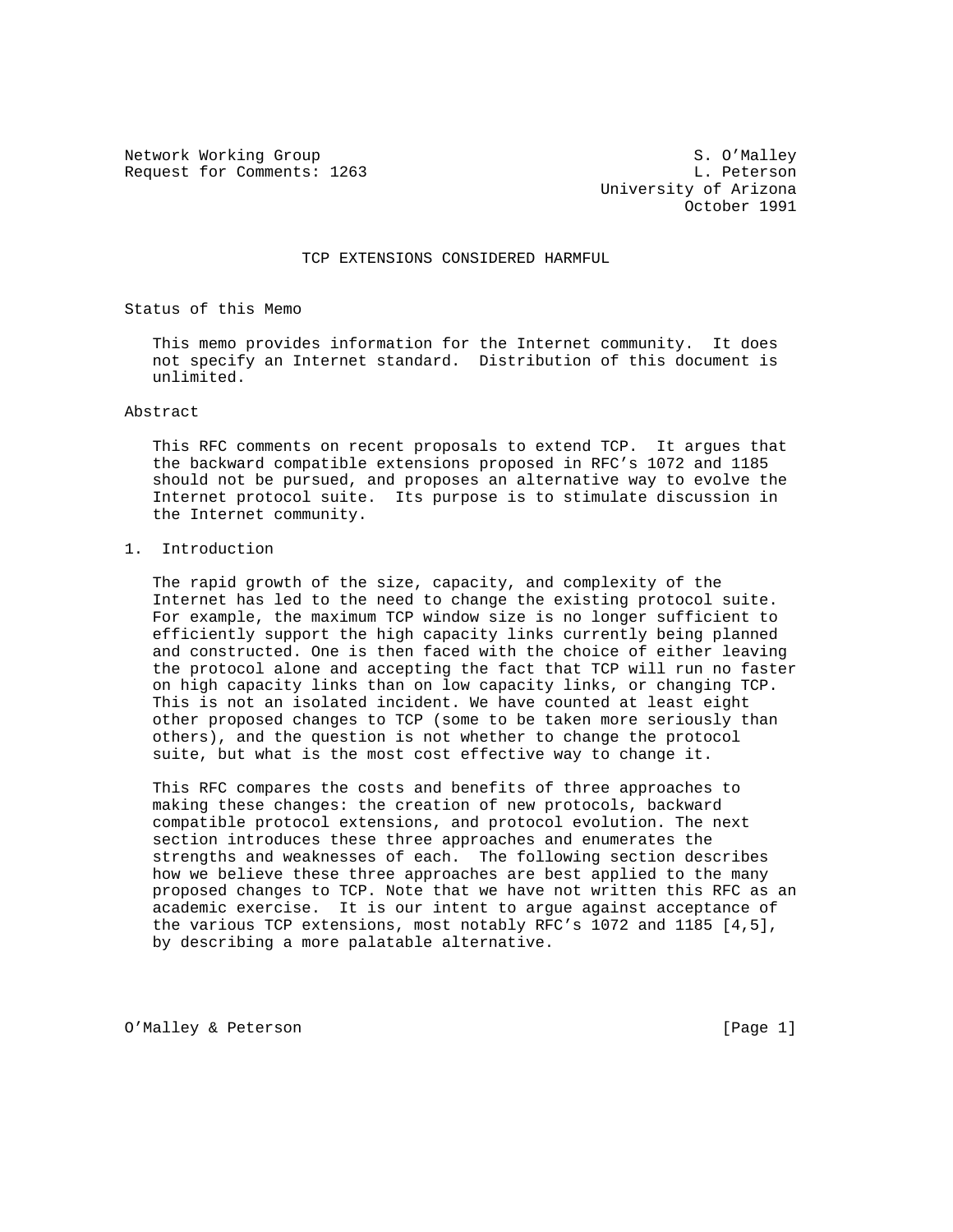- 2. Creation vs. Extension vs. Evolution
- 2.1. Protocol Creation

 Protocol creation involves the design, implementation, standardization, and distribution of an entirely new protocol. In this context, there are two basic reasons for creating a new protocol. The first is to replace an old protocol that is so outdated that it can no longer be effectively extended to perform its original function. The second is to add a new protocol because users are making demands upon the original protocol that were not envisioned by the designer and cannot be efficiently handled in terms of the original protocol. For example, TCP was designed as a reliable byte-stream protocol but is commonly used as both a reliable record stream protocol and a reliable request-reply protocol due to the lack of such protocols in the Internet protocol suite. The performance demands placed upon a byte-stream protocol in the new Internet environment makes it difficult to extend TCP to meet these new application demands.

 The advantage of creating a new protocol is the ability to start with a clean sheet of paper when attempting to solve a complex network problem. The designer, free from the constraints of an existing protocol, can take maximum advantage of modern network research in the basic algorithms needed to solve the problem. Even more importantly, the implementor is free to steal from a large number of existing academic protocols that have been developed over the years. In some cases, if truly new functionality is desired, creating a new protocol is the only viable approach.

 The most obvious disadvantage of this approach is the high cost of standardizing and distributing an entirely new protocol. Second, there is the issue of making the new protocol reliable. Since new protocols have not undergone years of network stress testing, they often contain bugs which require backward compatible fixes, and hence, the designer is back where he or she started. A third disadvantage of introducing new protocols is that they generally have new interfaces which require significant effort on the part of the Internet community to use. This alone is often enough to kill a new protocol.

 Finally, there is a subtle problem introduced by the very freedom provided by this approach. Specifically, being able to introduce a new protocol often results in protocols that go far beyond the basic needs of the situation. New protocols resemble Senate appropriations bills; they tend to accumulate many amendments that have nothing to do with the original problem. A good example of this phenomena is the attempt to standardize VMTP [1] as the Internet RPC protocol. While

O'Malley & Peterson [Page 2]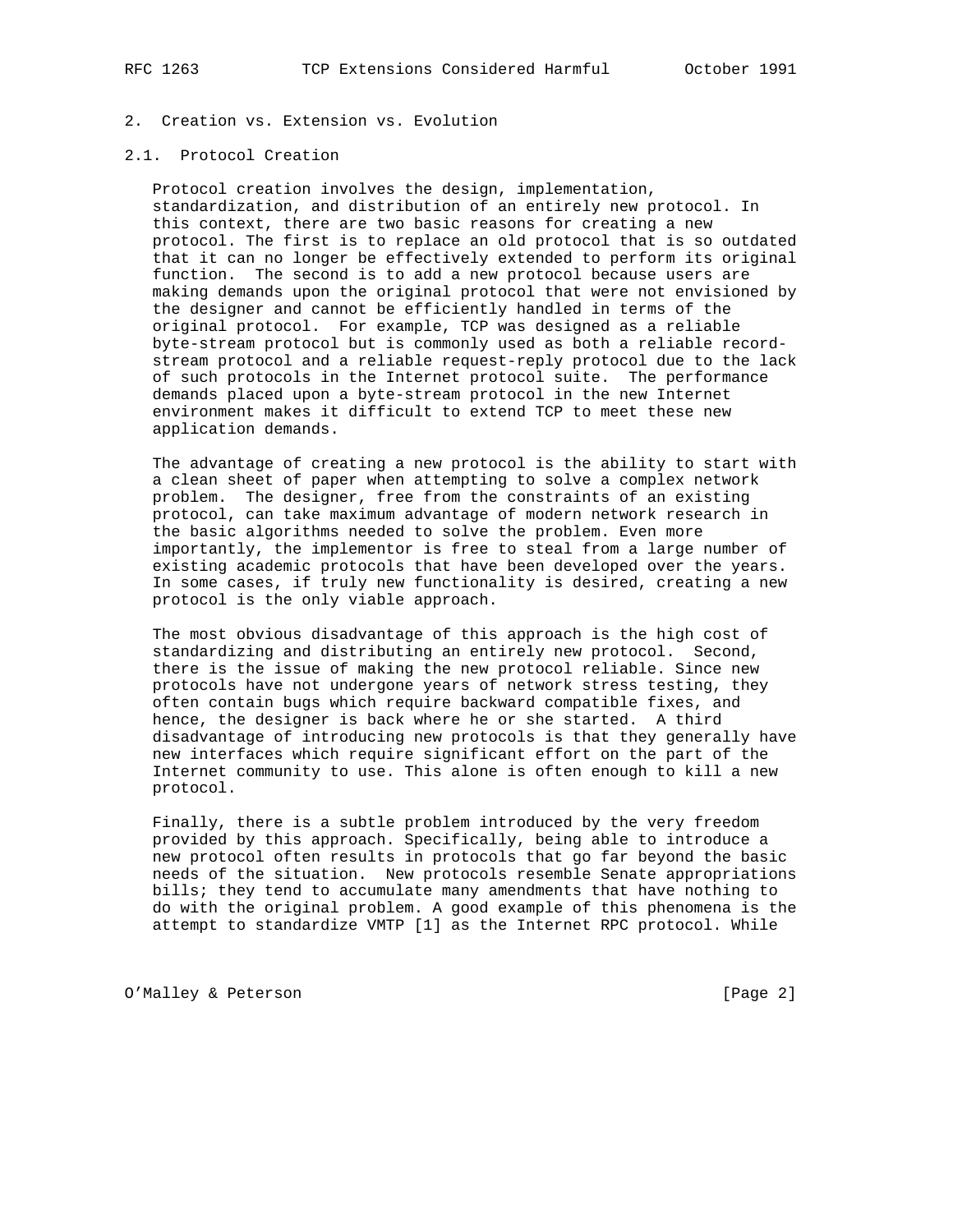VMTP was a large protocol to begin with, the closer it got to standardization the more features were added until it essentially collapsed under its own weight. As we argue below, new protocols should initially be minimal, and then evolve as the situation dictates.

### 2.2. Backward Compatible Extensions

 In a backward compatible extension, the protocol is modified in such a fashion that the new version of the protocol can transparently inter-operate with existing versions of the protocol. This generally implies no changes to the protocol's header. TCP slow start [3] is an example of such a change. In a slightly more relaxed version of backward compatibility, no changes are made to the fixed part of a protocol's header. Instead, either some fields are added to the variable length options field found at the end of the header, or existing header fields are overloaded (i.e., used for multiple purposes). However, we can find no real advantage to this technique over simply changing the protocol.

 Backward compatible extensions are widely used to modify protocols because there is no need to synchronize the distribution of the new version of the protocol. The new version is essentially allowed to diffuse through the Internet at its own pace, and at least in theory, the Internet will continue to function as before. Thus, the explicit distribution costs are limited. Backward compatible extensions also avoid the bureaucratic costs of standardizing a new protocol. TCP is still TCP and the approval cost of a modification to an existing protocol is much less than that of a new protocol. Finally, the very difficulty of making such changes tends to restrict the changes to the minimal set needed to solve the current problem. Thus, it is rare to see unneeded changes made when using this technique.

 Unfortunately, this approach has several drawbacks. First, the time to distribute the new version of the protocol to all hosts can be quite long (forever in fact). This leaves the network in a heterogeneous state for long periods of time. If there is the slightest incompatibly between old and new versions, chaos can result. Thus, the implicit cost of this type of distribution can be quite high. Second, designing a backward compatible change to a new protocol is extremely difficult, and the implementations "tend toward complexity and ugliness" [5]. The need for backward compatibility ensures that no code can every really be eliminated from the protocol, and since such vestigial code is rarely executed, it is often wrong. Finally, most protocols have limits, based upon the design decisions of it inventors, that simply cannot be side-stepped in this fashion.

O'Malley & Peterson [Page 3]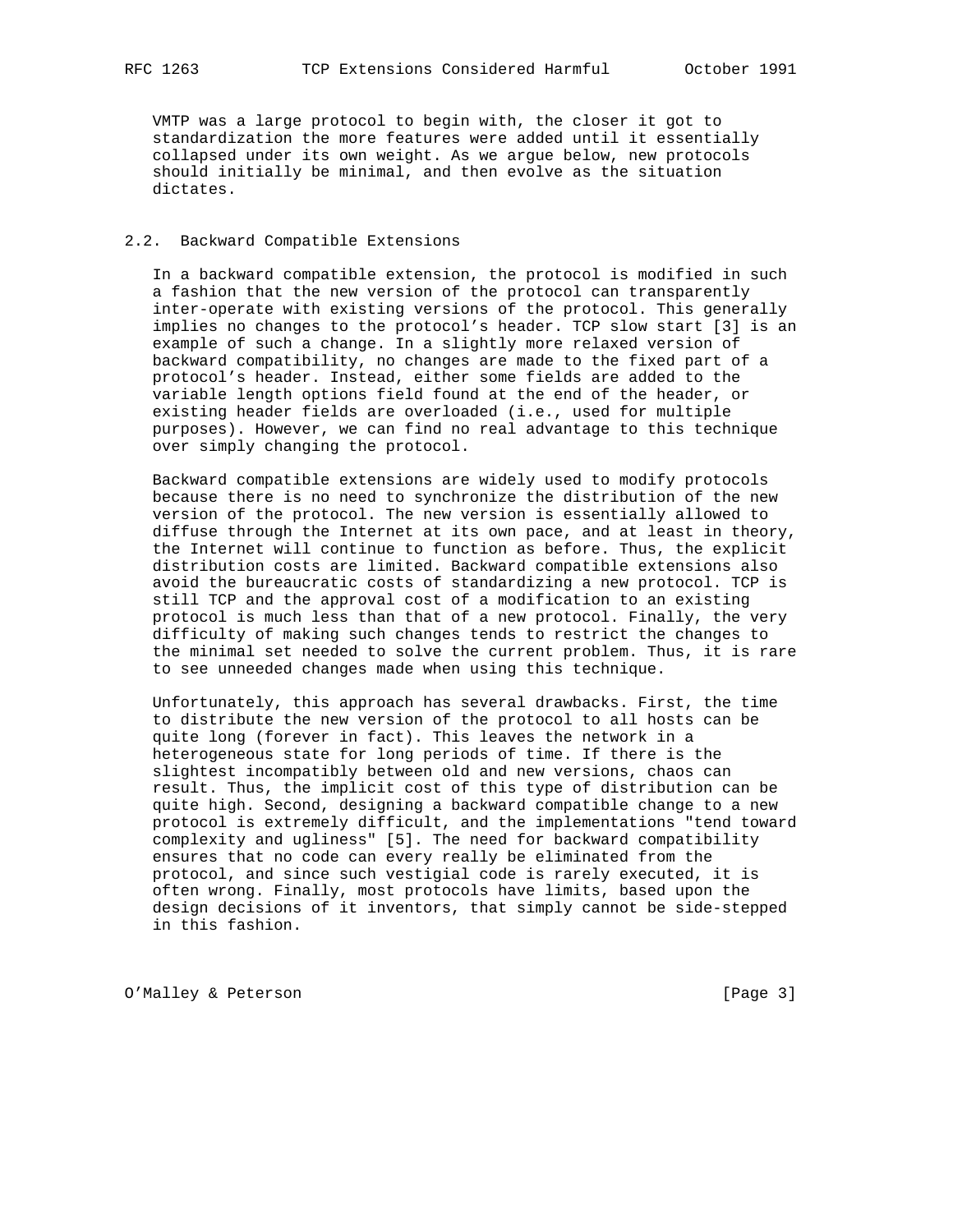## 2.3. Protocol Evolution

 Protocol evolution is an approach to protocol change that attempts to escape the limits of backward compatibility without incurring all of the costs of creating new protocols. The basic idea is for the protocol designer to take an existing protocol that requires modification and make the desired changes without maintaining backward compatibility. This drastically simplifies the job of the protocol designer. For example, the limited TCP window size could be fixed by changing the definition of the window size in the header from 16-bits to 32-bits, and re-compiling the protocol. The effect of backward compatibility would be ensured by simply keeping both the new and old version of the protocol running until most machines use the new version. Since the change is small and invisible to the user interface, it is a trivial problem to dynamically select the correct TCP version at runtime. How this is done is discussed in the next section.

 Protocol evolution has several advantages. First, it is by far the simplest type of modification to make to a protocol, and hence, the modifications can be made faster and are less likely to contain bugs. There is no need to worry about the effects of the change on all previous versions of the protocol. Also, most of the protocol is carried over into the new version unchanged, thus avoiding the design and debugging cost of creating an entirely new protocol. Second, there is no artificial limit to the amount of change that can be made to a protocol, and as a consequence, its useful lifetime can be extended indefinitely. In a series of evolutionary steps, it is possible to make fairly radical changes to a protocol without upsetting the Internet community greatly. Specifically, it is possible to both add new features and remove features that are no longer required for the current environment. Thus, the protocol is not condemned to grow without bound. Finally, by keeping the old version of the protocol around, backward compatibility is guaranteed. The old code will work as well as it ever did.

 Assuming the infrastructure described in the following subsection, the only real disadvantage of protocol evolution is the amount of memory required to run several versions of the same protocol. Fortunately, memory is not the scarcest resource in modern workstations (it may, however, be at a premium in the BSD kernel and its derivatives). Since old versions may rarely if ever be executed, the old versions can be swapped out to disk with little performance loss. Finally, since this cost is explicit, there is a huge incentive to eliminate old protocol versions from the network.

O'Malley & Peterson [Page 4]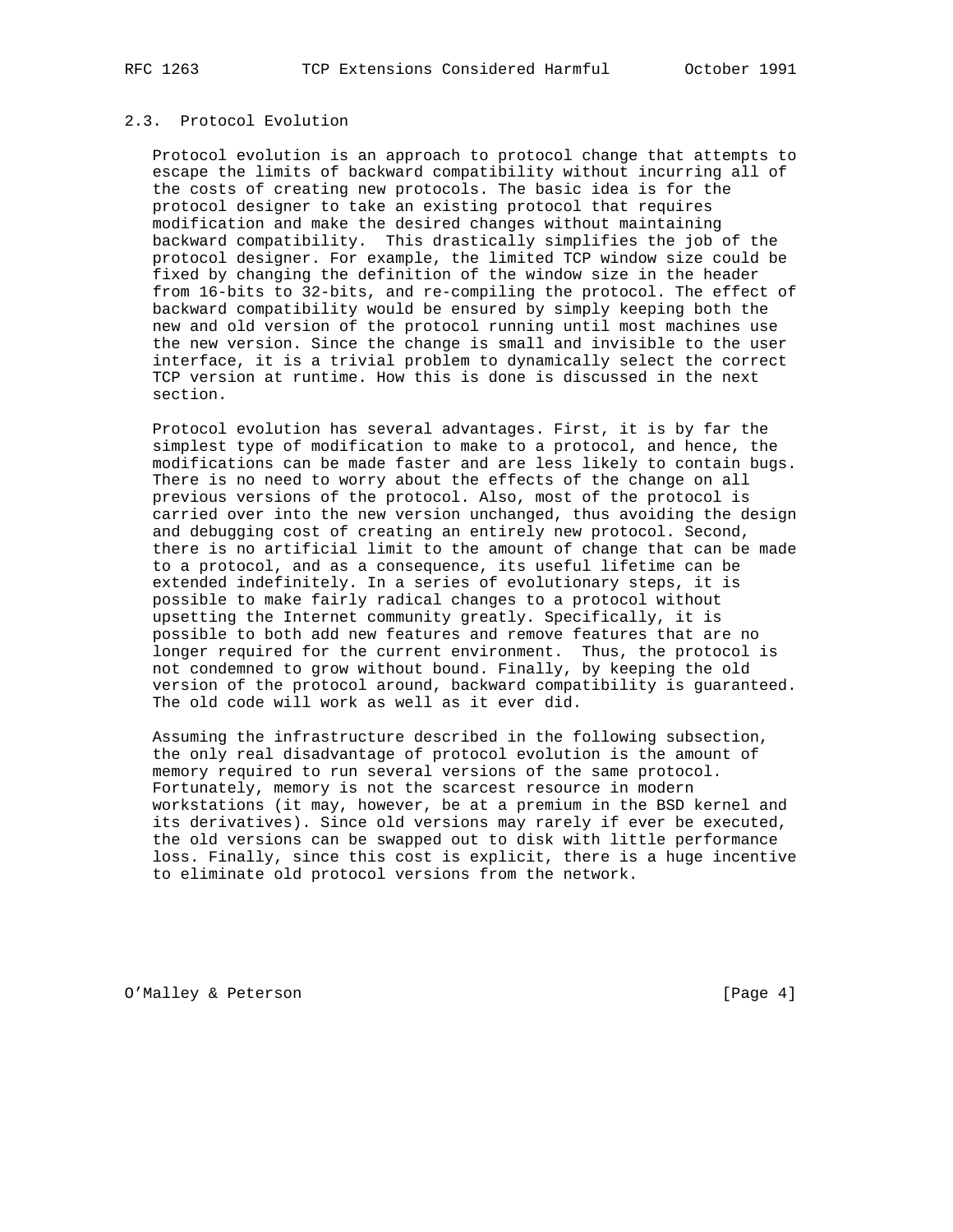# 2.4. Infrastructure Support for Protocol Evolution

 The effective use of protocol evolution implies that each protocol is considered a vector of implementations which share the same top level interface, and perhaps not much else. TCP[0] is the current implementation of TCP and exists to provide backward compatibility with all existing machines. TCP[1] is a version of TCP that is optimized for high-speed networks. TCP[0] is always present; TCP[1] may or may not be. Treating TCP as a vector of protocols requires only three changes to the way protocols are designed and implemented.

 First, each version of TCP is assigned a unique id, but this id is not given as an IP protocol number. (This is because IP's protocol number field is only 8 bits long and could easily be exhausted.) The "obvious" solution to this limitation is to increase IP's protocol number field to 32 bits. In this case, however, the obvious solution is wrong, not because of the difficultly of changing IP, but simply because there is a better approach. The best way to deal with this problem is to increase the IP protocol number field to 32 bits and move it to the very end of the IP header (i.e., the first four bytes of the TCP header). A backward compatible modification would be made to IP such that for all packets with a special protocol number, say 77, IP would look into the four bytes following its header for its de-multiplexing information. On systems which do not support a modified IP, an actual protocol 77 would be used to perform the de multiplexing to the correct TCP version.

 Second, a version control protocol, called VTCP, is used to select the appropriate version of TCP for a particular connection. VTCP is an example of a virtual protocol as introduced in [2]. Application programs access the various versions of TCP through VTCP. When a TCP connection is opened to a specific machine, VTCP checks its local cache to determine the highest common version shared by the two machines. If the target machine is in the cache, it opens that version of TCP and returns the connection to the protocol above and does not effect performance. If the target machine is not found in the cache, VTCP sends a UDP packet to the other machine asking what versions of TCP that machine supports. If it receives a response, it uses that information to select a version and puts the information in the cache. If no reply is forthcoming, it assumes that the other machine does not support VTCP and attempts to open a TCP[0] connection. VTCP's cache is flushed occasionally to ensure that its information is current.

 Note that this is only one possible way for VTCP to decide the right version of TCP to use. Another possibility is for VTCP to learn the right version for a particular host when it resolves the host's name. That is, version information could be stored in the Domain Name

O'Malley & Peterson [Page 5]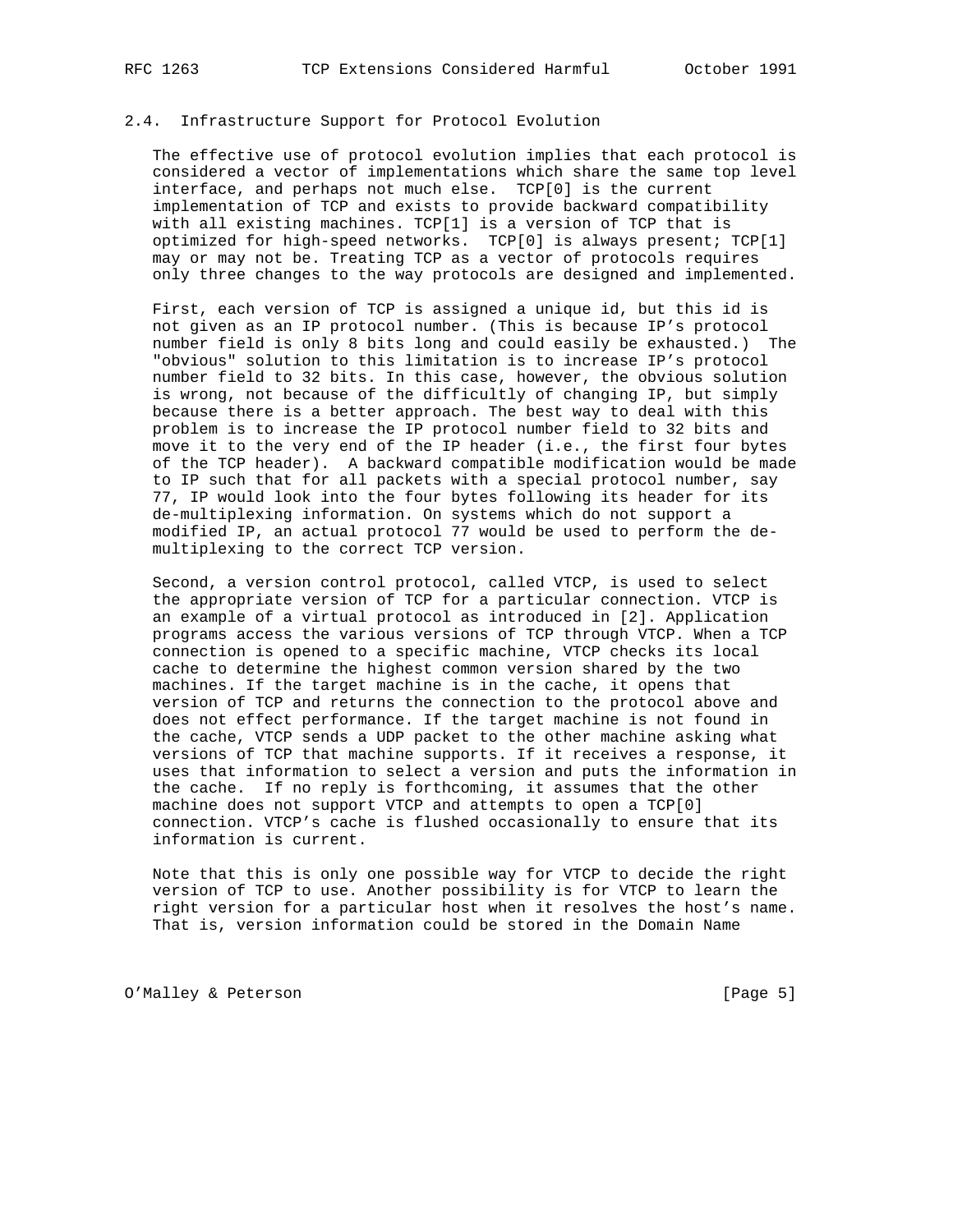System. It is also possible that VTCP might take the performance characteristics of the network into consideration when selecting a version; TCP[0] may in fact turn out to be the correct choice for a low-bandwidth network.

 Third, because our proposal would lead to a more dynamically changing network architecture, a mechanism for distributing new versions will need to be developed. This is clearly the hardest requirement of the infrastructure, but we believe that it can be addressed in stages. More importantly, we believe this problem can be addressed after the decision has been made to go the protocol evolution route. In the short term, we are considering only a single new version of TCP--- TCP[1]. This version can be distributed in the same ad hoc way, and at exactly the same cost, as the backward compatible changes suggested in RFC's 1072 and 1185.

 In the medium term, we envision the IAB approving new versions of TCP every year or so. Given this scenario, a simple distribution mechanism can be designed based on software distribution mechanisms that have be developed for other environments; e.g., Unix RDIST and Mach SUP. Such a mechanism need not be available on all hosts. Instead, hosts will be divided into two sets, those that can quickly be updated with new protocols and those that cannot. High performance machines that can use high performance networks will need the most current version of TCP as soon as it is available, thus they have incentive to change. Old machines which are too slow to drive a high capacity lines can be ignored, and probably should be ignored.

 In the long term, we envision protocols being designed on an application by application basis, without the need for central approval. In such a world, a common protocol implementation environment---a protocol backplane---is the right way to go. Given such a backplane, protocols can be automatically installed over the network. While we claim to know how to build such an environment, such a discussion is beyond the scope of this paper.

## 2.5. Remarks

 Each of these three methods has its advantages. When used in combination, the result is better protocols at a lower overall cost. Backward compatible changes are best reserved for changes that do not affect the protocol's header, and do not require that the instance running on the other end of the connection also be changed. Protocol evolution should be the primary way of dealing with header fields that are no longer large enough, or when one algorithm is substituted directly for another. New protocols should be written to off load unexpected user demands on existing protocols, or better yet, to

O'Malley & Peterson [Page 6]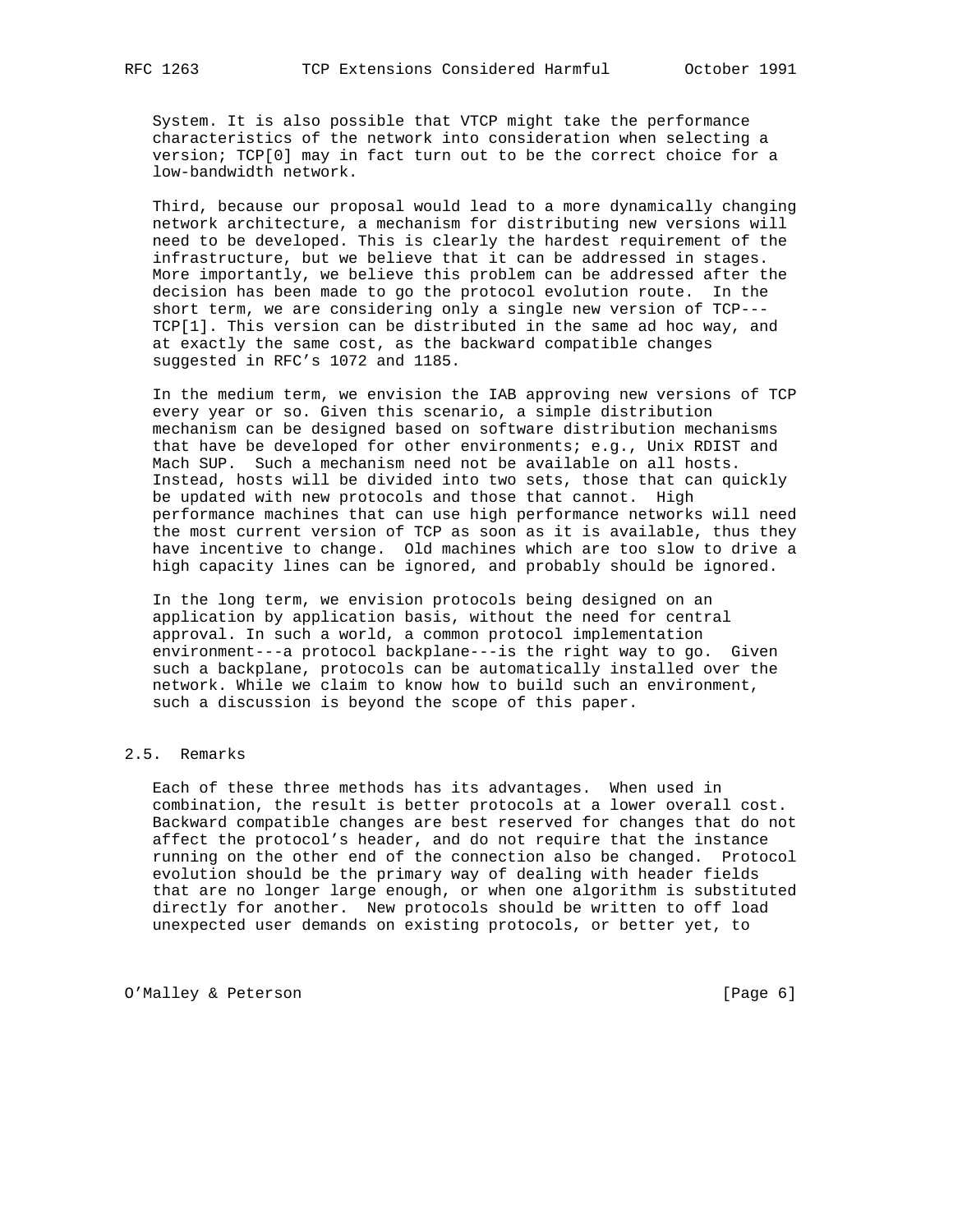catch them before they start.

 There are also synergistic effects. First, since we know it is possible to evolve a newly created protocol once it has been put in place, the pressure to add unnecessary features should be reduced. Second, the ability to create new protocols removes the pressure to overextend a given protocol. Finally, the ability to evolve a protocol removes the pressure to maintain backward compatibility where it is really not possible.

#### 3. TCP Extensions: A Case Study

 This section examines the effects of using our proposed methodology to implement changes to TCP. We will begin by analyzing the backward compatible extensions defined in RFC's 1072 and 1185, and proposing a set of much simpler evolutionary modifications. We also analyze several more problematical extensions to TCP, such as Transactional TCP. Finally, we point our some areas of TCP which may require changes in the future.

 The evolutionary modification to TCP that we propose includes all of the functionality described in RFC's 1072 and 1185, but does not preserve the header format. At the risk of being misunderstood as believing backward compatibility is a good idea, we also show how our proposed changes to TCP can be folded into a backward compatible implementation of TCP. We do this as a courtesy for those readers that cannot accept the possibility of multiple versions of TCP.

# 3.1. RFC's 1072 and 1185

#### 3.1.1. Round Trip Timing

 In RFC 1072, a new ECHO option is proposed that allows each TCP packet to carry a timestamp in its header. This timestamp is used to keep a more accurate estimate of the RTT (round trip time) used to decide when to re-transmit segments. In the original TCP algorithm, the sender manually times a small number of sends. The resulting algorithm was quite complex and does not produce an accurate enough RTT for high capacity networks. The inclusion of a timestamp in every header both simplifies the code needed to calculate the RTT and improves the accuracy and robustness of the algorithm.

 The new algorithm as proposed in RFC 1072 does not appear to have any serious problems. However, the authors of RFC 1072 go to great lengths in an attempt to keep this modification backward compatible with the previous version of TCP. They place an ECHO option in the

O'Malley & Peterson [Page 7]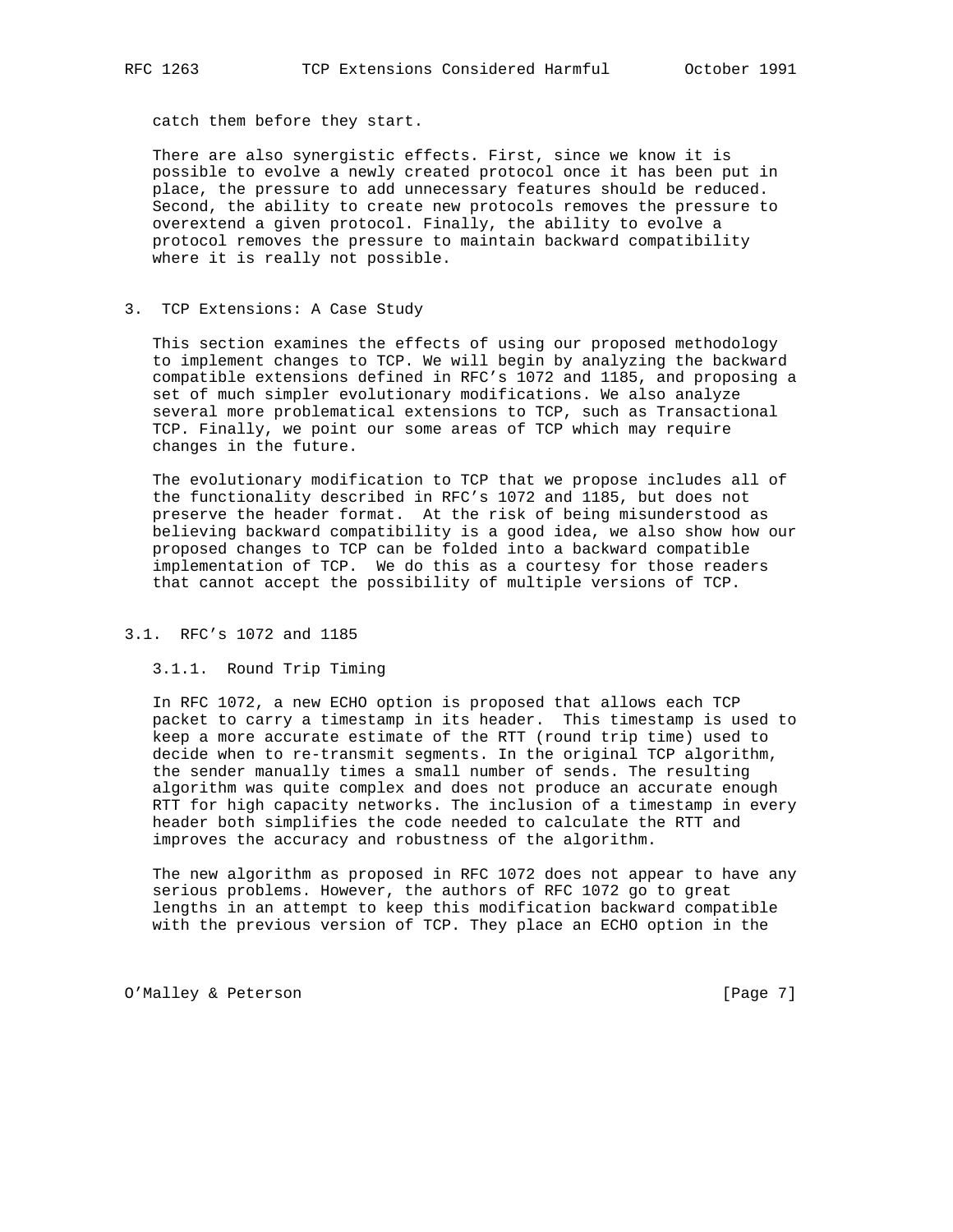SYN segment and state, "It is likely that most implementations will properly ignore any options in the SYN segment that they do not understand, so new initial options should not cause problems" [4]. This statement does not exactly inspire confidence, and we consider the addition of an optional field to any protocol to be a de-facto, if not a de-jure, example of an evolutionary change. Optional fields simply attempt to hide the basic incompatibility inside the protocol, it does not eliminate it. Therefore, since we are making an evolutionary change anyway, the only modification to the proposed algorithm is to move the fields into the header proper. Thus, each header will contain 32-bit echo and echo reply fields. Two fields are needed to handle bi-directional data streams.

#### 3.1.2. Window Size and Sequence Number Space

 Long Fat Networks (LFN's), networks which contain very high capacity lines with very high latency, introduce the possibility that the number of bits in transit (the bandwidth-delay product) could exceed the TCP window size, thus making TCP the limiting factor in network performance. Worse yet, the time it takes the sequence numbers to wrap around could be reduced to a point below the MSL (maximum segment lifetime), introducing the possibility of old packets being mistakenly accepted as new.

 RFC 1072 extends the window size through the use of an implicit constant scaling factor. The window size in the TCP header is multiplied by this factor to get the true window size. This algorithm has three problems. First, one must prove that at all times the implicit scaling factor used by the sender is the same as the receiver. The proposed algorithm appears to do so, but the complexity of the algorithm creates the opportunity for poor implementations to affect the correctness of TCP. Second, the use of a scaling factor complicates the TCP implementation in general, and can have serious effects on other parts of the protocol.

 A final problem is what we characterize as the "quantum window sizing" problem. Assuming that the scaling factors will be powers of two, the algorithm right shifts the receiver's window before sending it. This effectively rounds the window size down to the nearest multiple of the scaling factor. For large scaling factors, say 64k, this implies that window values are all multiples of 64k and the minimum window size is 64k; advertising a smaller window is impossible. While this is not necessarily a problem (and it seems to be an extreme solution to the silly window syndrome) what effect this will have on the performance of high-speed network links is anyone's guess. We can imagine this extension leading to future papers entitled "A Quantum Mechanical Approach to Network Performance".

O'Malley & Peterson [Page 8]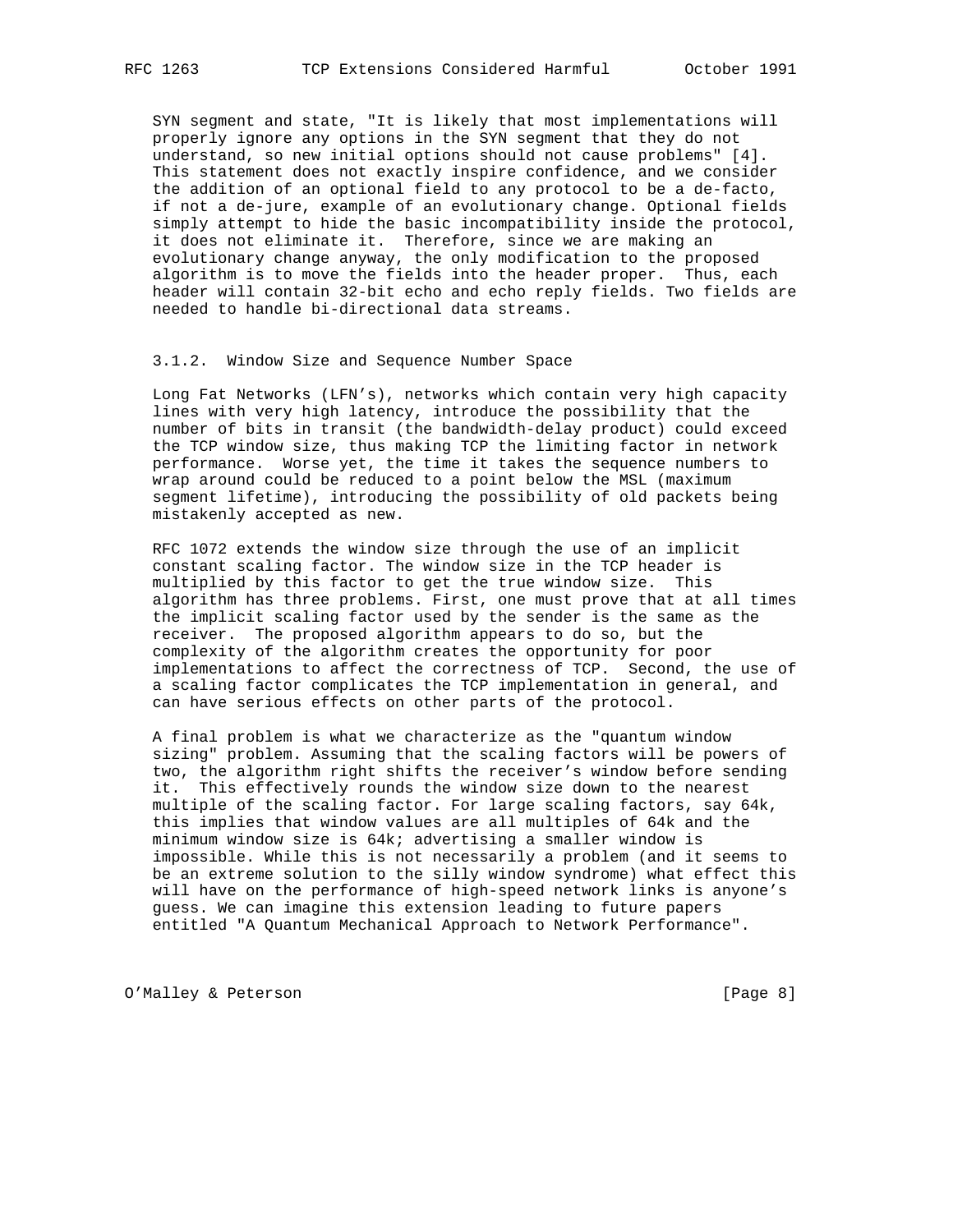RFC 1185 is an attempt to get around the problem of the window wrapping too quickly without explicitly increasing the sequence number space. Instead, the RFC proposes to use the timestamp used in the ECHO option to weed out old duplicate messages. The algorithm presented in RFC 1185 is complex and has been shown to be seriously flawed at a recent End-to-End Research Group meeting. Attempts are currently underway to fix the algorithm presented in the RFC. We believe that this is a serious mistake.

 We see two problems with this approach on a very fundamental level. First, we believe that making TCP depend on accurate clocks for correctness to be a mistake. The Internet community has NO experience with transport protocols that depend on clocks for correctness. Second, the proposal uses two distinct schemes to deal with old duplicate packets: the sliding window algorithm takes care of "new" old packets (packets from the current sequence number epoch) and the timestamp algorithm deals with "old" old packets (packets from previous sequence number epochs). It is hard enough getting one of these schemes to work much less to get two to work and ensure that they do not interfere with one another.

 In RFC 1185, the statement is made that "An obvious fix for the problem of cycling the sequence number space is to increase the size of the TCP sequence number field." Using protocol evolution, the obvious fix is also the correct one. The window size can be increased to 32 bits by simply changing a short to a long in the definition of the TCP header. At the same time, the sequence number and acknowledgment fields can be increased to 64 bits. This change is the minimum complexity modification to get the job done and requires little or no analysis to be shown to work correctly.

 On machines that do not support 64-bit integers, increasing the sequence number size is not as trivial as increasing the window size. However, it is identical in cost to the modification proposed in RFC 1185; the high order bits can be thought of as an optimal clock that ticks only when it has to. Also, because we are not dealing with real time, the problems with unreliable system clocks is avoided. On machines that support 64-bit integers, the original TCP code may be reused. Since only very high performance machines can hope to drive a communications network at the rates this modification is designed to support, and the new generation of RISC microprocessors (e.g., MIPS R4000 and PA-RISC) do support 64-bit integers, the assumption of 64-bit arithmetic may be more of an advantage than a liability.

O'Malley & Peterson [Page 9]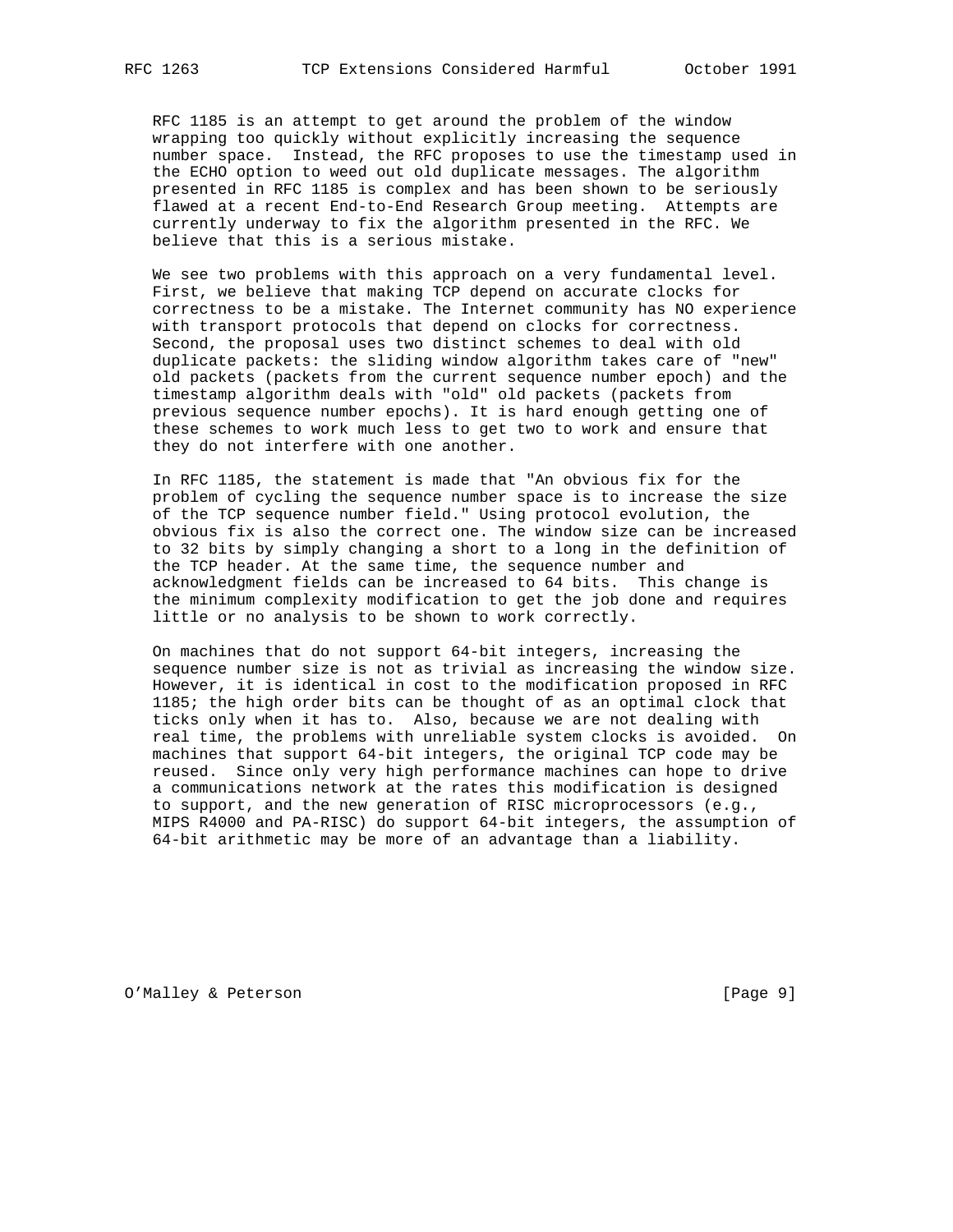# 3.1.3. Selective Retransmission

 Another problem with TCP's support for LFN's is that the sliding window algorithm used by TCP does not support any form of selective acknowledgment. Thus, if a segment is lost, the total amount of data that must be re-transmitted is some constant times the bandwidth delay product, despite the fact that most of the segments have in fact arrived at the receiver. RFC 1072 proposes to extend TCP to allow the receiver to return partial acknowledgments to the sender in the hope that the sender will use that information to avoid unnecessary re-transmissions.

 It has been our experience on predictable local area networks that the performance of partial re-transmission strategies is highly non obvious, and it generally requires more than one iteration to find a decent algorithm. It is therefore not surprising that the algorithm proposed in RFC 1072 has some problems. The proposed TCP extension allows the receiver to include a short list of received fragments with every ACK. The idea being that when the receiver sends back a normal ACK, it checks its queue of segments that have been received out of order and sends the relative sequence numbers of contiguous blocks of segments back to the sender. The sender then uses this information to re-transmit the segments transmitted but not listed in the ACK.

 As specified, this algorithm has two related problems: (1) it ignores the relative frequencies of delivered and dropped packets, and (2) the list provided in the option field is probably too short to do much good on networks with large bandwidth-delay products. In every model of high bandwidth networks that we have seen, the packet loss rate is very low, and thus, the ratio of dropped packets to delivered packets is very low. An algorithm that returns ACKs as proposed is simply going to have to send more information than one in which the receiver returns NAKs.

 This problem is compounded by the short size of the TCP option field (44 bytes). In theory, since we are only worried about high bandwidth networks, returning ACKs instead of NAKs is not really a problem; the bandwidth is available to send any information that's needed. The problem comes when trying to compress the ACK information into the 44 bytes allowed. The proposed extensions effectively compresses the ACK information by allowing the receiver to ACK byte ranges rather than segments, and scaling the relative sequence numbers of the re transmitted segments. This makes it much more difficult for the sender to tell which segments should be re-transmitted, and complicates the re-transmission code. More importantly, one should never compress small amounts of data being sent over a high bandwidth network; it trades a scarce resource for an abundant resource. On

O'Malley & Peterson [Page 10]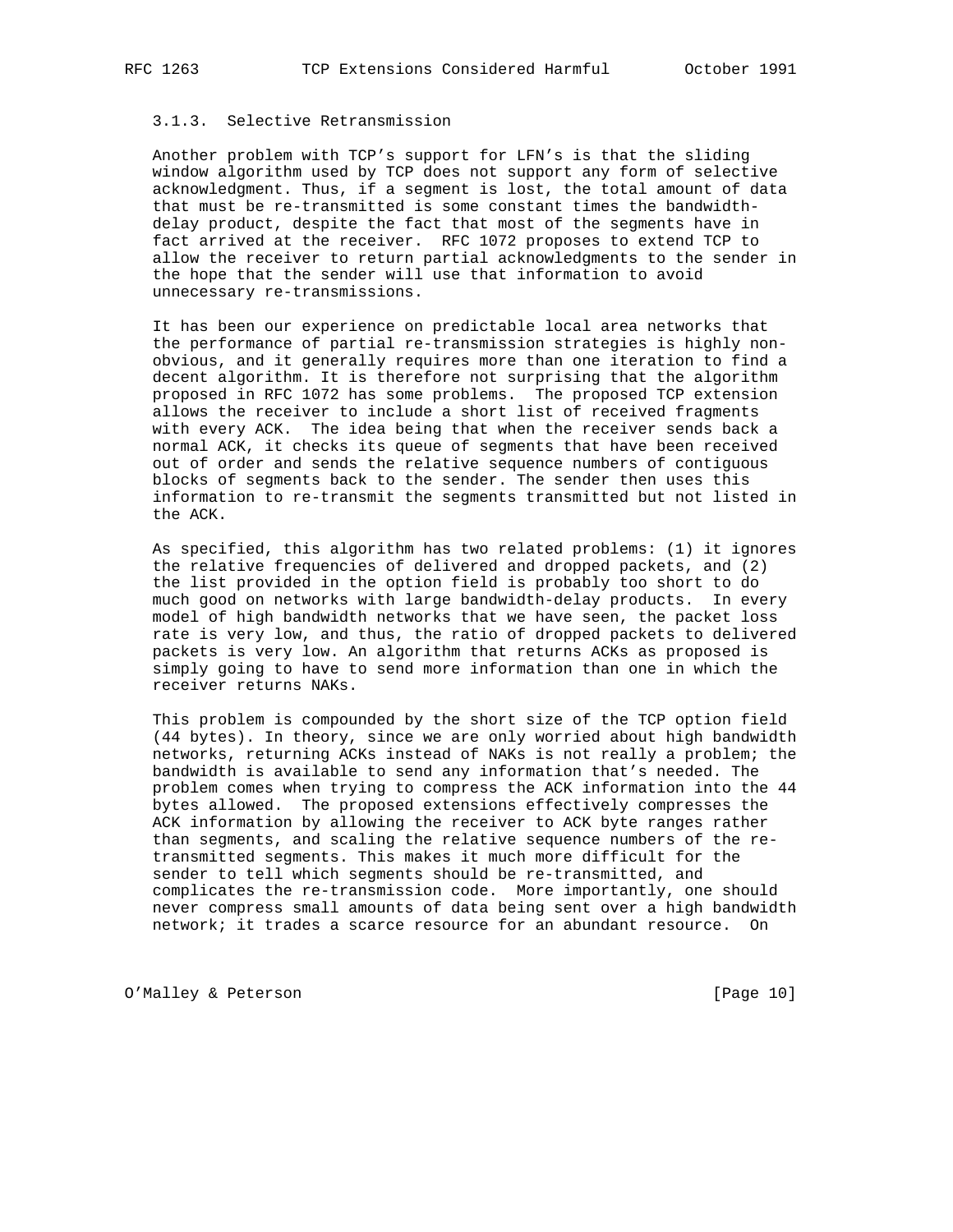low bandwidth networks, selective retransmission is not needed and the SACK option should be disabled.

 We propose two solutions to this problem. First, the receiver can examine its list of out-of-order packets and guess which segments have been dropped, and NAK those segments back to the sender. The number of NAKs should be low enough that one per TCP packet should be sufficient. Note that the receiver has just as much information as the sender about what packets should be retransmitted, and in any case, the NAKs are simply suggestions which have no effect on correctness.

 Our second proposed modification is to increase the offset field in the TCP header from 4 bits to 16 bits. This allows 64k-bytes of TCP header, which allows us to radically simplify the selective re transmission algorithm proposed in RFC 1072. The receiver can now simply send a list of 64-bit sequence numbers for the out-of-order segments to the sender. The sender can then use this information to do a partial retransmission without needing an ouji board to translate ACKs into segments. With the new header size, it may be faster for the receiver to send a large list than to attempt to aggregate segments into larger blocks.

# 3.1.4. Header Modifications

 The modifications proposed above drastically change the size and structure of the TCP header. This makes it a good time to re-think the structure of the proposed TCP header. The primary goal of the current TCP header is to save bits in the output stream. When TCP was developed, a high bandwidth network was 56kbps, and the key use for TCP was terminal I/O. In both situations, minimal header size was important. Unfortunately, while the network has drastically increased in performance and the usage pattern of the network is now vastly different, most protocol designers still consider saving a few bits in the header to be worth almost any price. Our basic goal is different: to improve performance by eliminating the need to extract information packed into odd length bit fields in the header. Below is our first cut at such a modification.

 The protocol id field is there to make further evolutionary modifications to TCP easier. This field basically subsumes the protocol number field contained in the IP header with a version number. Each distinct TCP version has a different protocol id and this field ensures that the right code is looking at the right header. The offset field has been increased to 16 bits to support the larger header size required, and to simplify header processing. The code field has been extended to 16 bits to support more options.

O'Malley & Peterson [Page 11]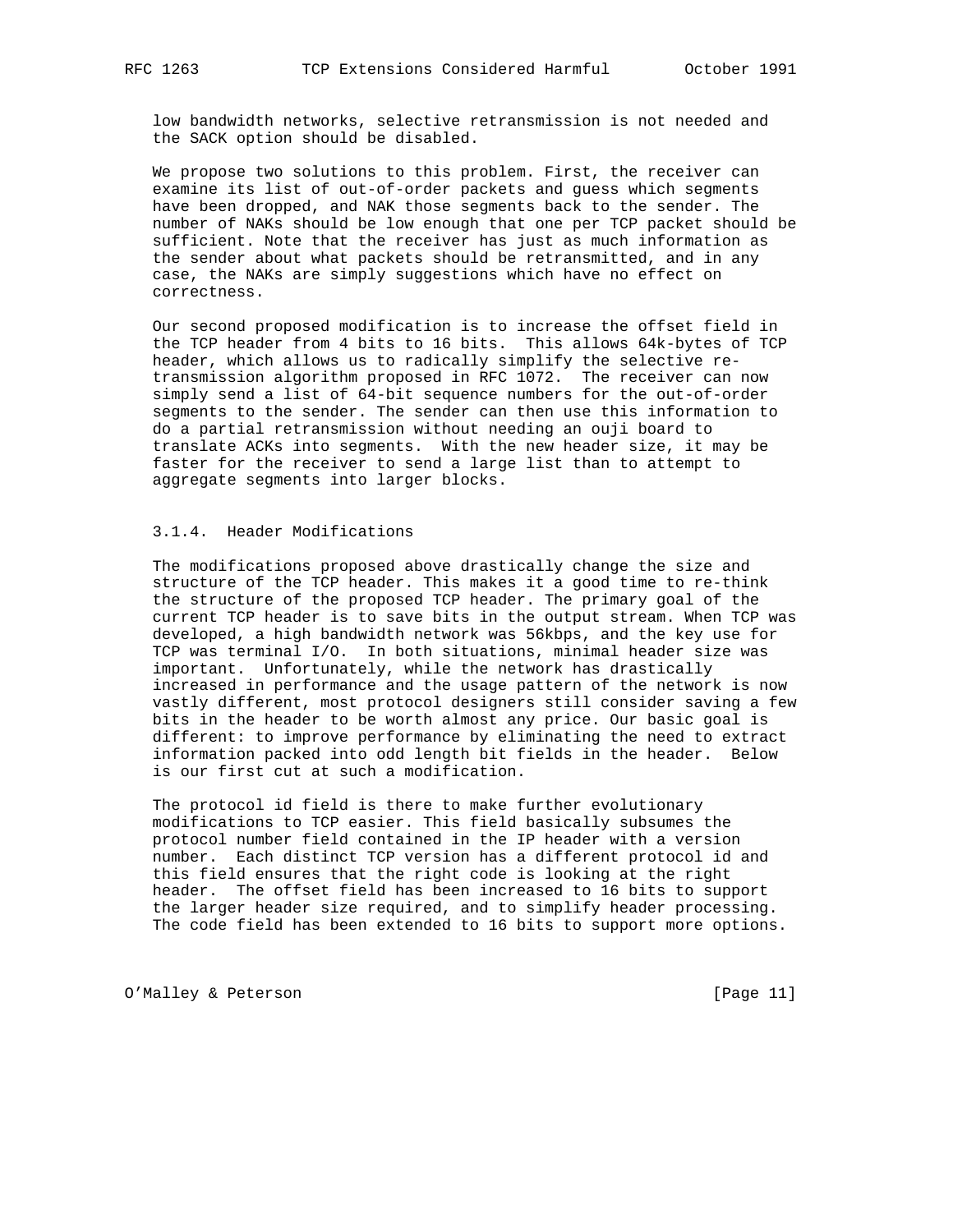The source port and destination port are unchanged. The size of both the sequence number and ACK fields have been increased to 64 bits. The open window field has been increased to 32 bits. The checksum and urgent data pointer fields are unchanged. The echo and echo reply fields are added. The option field remains but can be much larger than in the old TCP. All headers are padded out to 32 bit boundaries. Note that these changes increase the minimum header size from 24 bytes (actually 36 bytes if the ECHO and ECHO reply options defined in RFC 1072 are included on every packet) to 48 bytes. The maximum header size has been increased to the maximum segment size. We do not believe that the the increased header size will have a measurable effect on protocol performance.

| 2 3 4 5 6 7 8 9<br>$\Omega$<br>$\overline{1}$            |
|----------------------------------------------------------|
|                                                          |
|                                                          |
|                                                          |
| -+-+-+-+-+<br>$-+$                                       |
| $- + - + - + - +$                                        |
|                                                          |
|                                                          |
|                                                          |
| $- + - + - +$<br>$-+$                                    |
|                                                          |
|                                                          |
| - +<br>Pad<br>-+-+-+-+-+-+-+-+-+-+-+-+-+-+-+-+-+-+<br>-+ |
|                                                          |

### 3.1.5. Backward Compatibility

 The most likely objection to the proposed TCP extension is that it is not backward compatible with the current version of TCP, and most importantly, TCP's header. In this section we will present three versions of the proposed extension with increasing degrees of backward compatibility. The final version will combine the same degree of backward compatibility found in the protocol described in

O'Malley & Peterson [Page 12]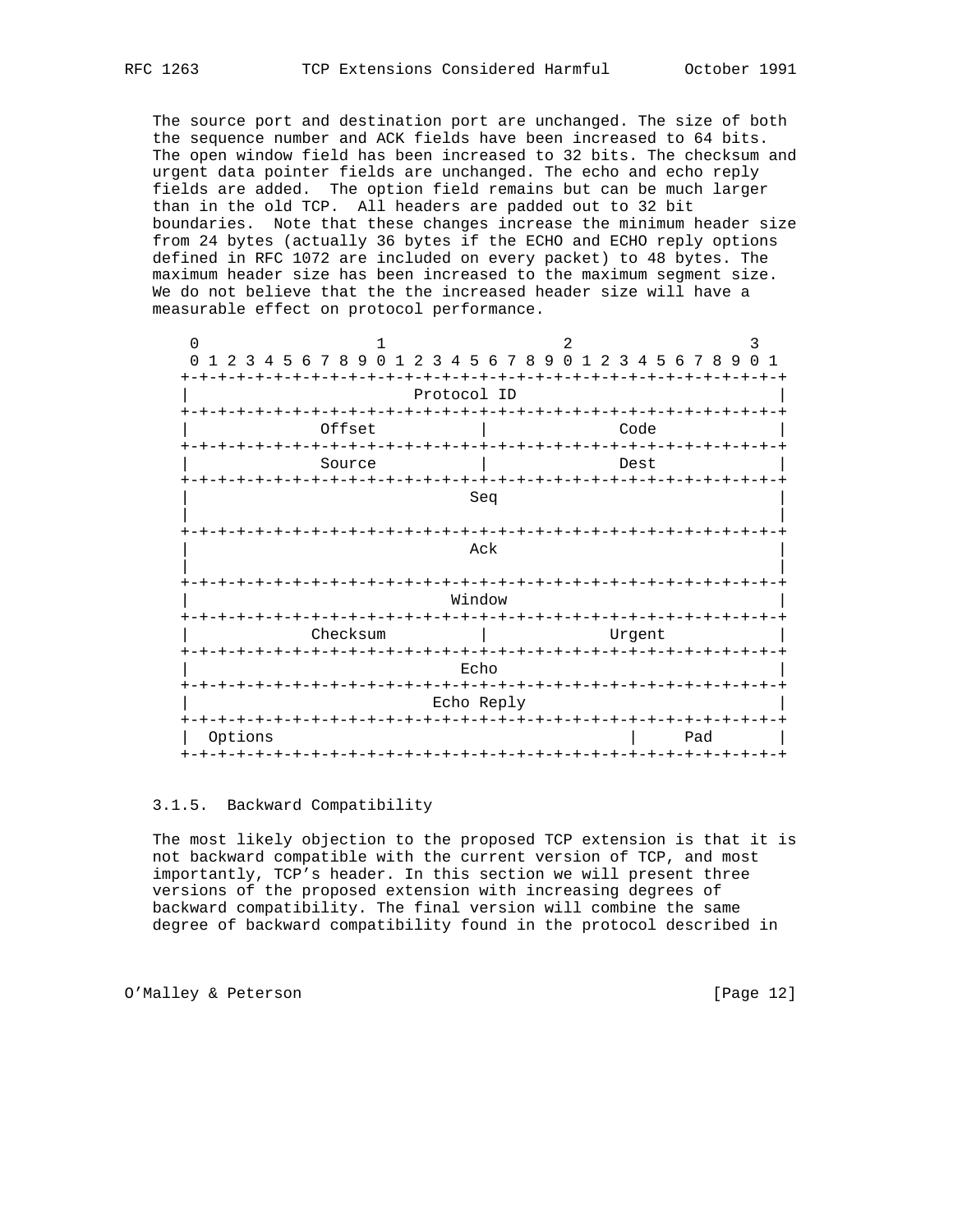RFC's 1072/1185, with the much simpler semantics described in this RFC.

 We believe that the best way to preserve backward compatibility is to leave all of TCP alone and support the transparent use of a new protocol when and where it is needed. The basic scheme is the one described in section 2.4. Those machines and operating systems that need to support high speed connections should implement some general protocol infrastructure that allows them to rapidly evolve protocols. Machines that do not require such service simply keep using the existing version of TCP. A virtual protocol is used to manage the use of multiple TCP versions.

 This approach has several advantages. First, it guarantees backward compatibility with ALL existing TCP versions because such implementations will never see strange packets with new options. Second, it supports further modification of TCP with little additional costs. Finally, since our version of TCP will more closely resemble the existing TCP protocol than that proposed in RFC's 1072/1185, the cost of maintaining two simple protocols will probably be lower than maintaining one complex protocol. (Note that with high probability you still have to maintain two versions of TCP in any case.) The only additional cost is the memory required for keeping around two copies of TCP.

 For those that insist that the only efficient way to implement TCP modifications is in a single monolithic protocol, or those that believe that the space requirements of two protocols would be too great, we simply migrate the virtual protocol into TCP. TCP is modified so that when opening a connection, the sender uses the TCP VERSION option attached to the SYN packet to request using the new version. The receiver responds with a TCP VERSION ACK in the SYN ACK packet, after which point, the new header format described in Section 3.1.4 is used. Thus, there is only one version of TCP, but that version supports multiple header formats. The complexity of such a protocol would be no worse than the protocol described in RFC 1072/1185. It does, however, make it more difficult to make additional changes to TCP.

 Finally, for those that believe that the preservation of the TCP's header format has any intrinsic value (e.g., for those that don't want to re-program their ethernet monitors), a header compatible version of our proposal is possible. One simply takes all of the additional information contained in the header given in Section 3.1.4 and places it into a single optional field. Thus, one could define a new TCP option which consists of the top 32 bits of the sequence and ack fields, the echo and echo\_reply fields, and the top 16 bits of the window field. This modification makes it more difficult to take

O'Malley & Peterson [Page 13]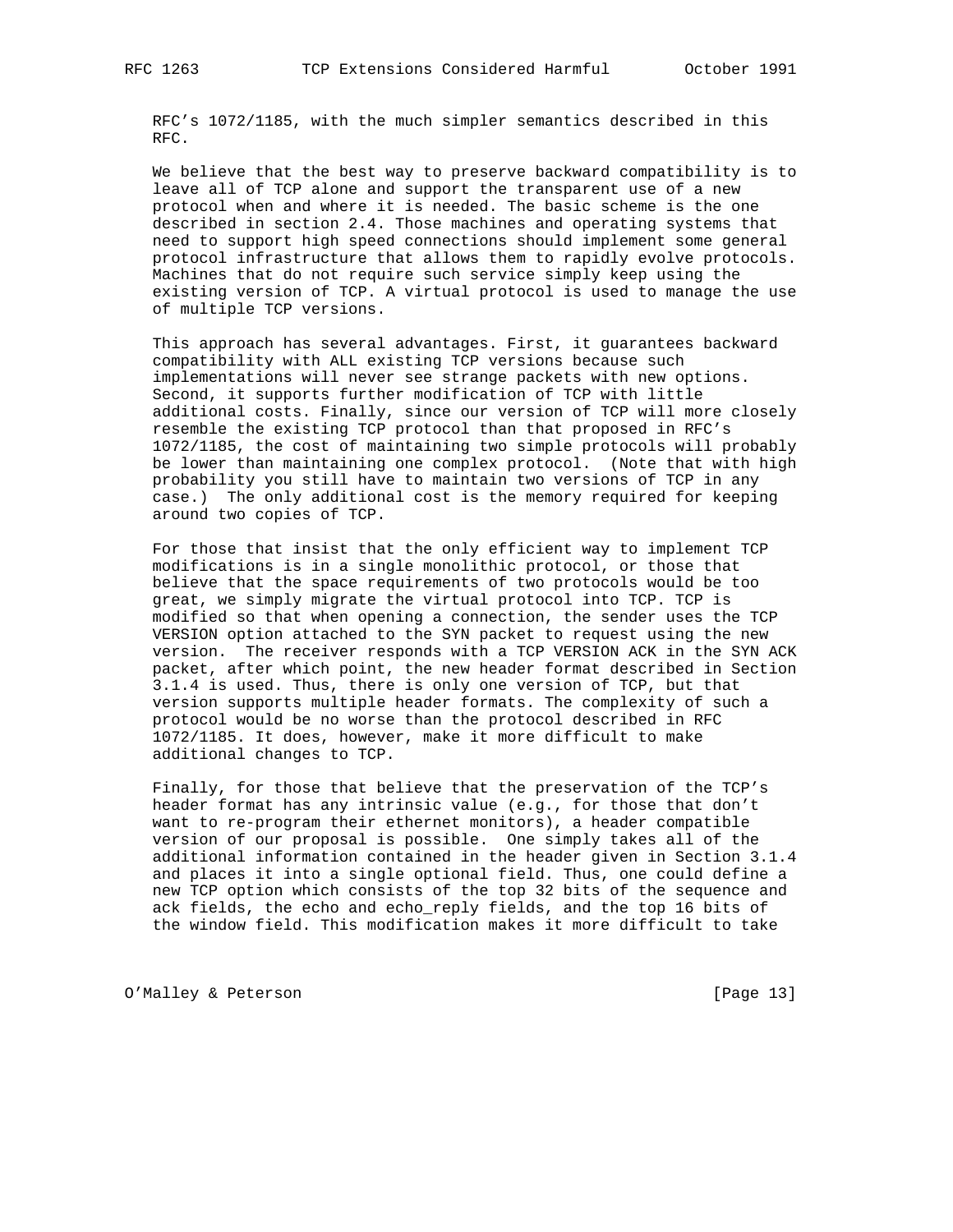advantage of machines with 64-bit address spaces, but at a minimum will be just as easy to process as the protocol described in RFC 1072/1185. The only restriction is that the size of the header option field is still limited to 44 bytes, and thus, selective retransmission using NAKs rather than ACKs will probably be required.

 The key observation is that one should make a protocol extension correct and simple before trying to make it backward compatible. As far as we can tell, the only advantages possessed by the protocol described in RFC 1072/1185 is that its typical header, size including options, is 8 to 10 bytes shorter. The price for this "advantage" is a protocol of such complexity that it may prove impossible for normal humans to implement. Trying to maintain backward compatibility at every stage of the protocol design process is a serious mistake.

## 3.2. TCP Over Extension

 Another potential problem with TCP that has been discussed recently, but has not yet resulted in the generation of an RFC, is the potential for TCP to grab and hold all 2\*\*16 port numbers on a given machine. This problem is caused by short port numbers, long MSLs, and the misuse of TCP as a request-reply protocol. TCP must hold onto each port after a close until all possible messages to that port have died, about 240 seconds. Even worse, this time is not decreasing with increase network performance. With new fast hardware, it is possible for an application to open a TCP connection, send data, get a reply, and close the connection at a rate fast enough to use up all the ports in less than 240 seconds. This usage pattern is generated by people using TCP for something it was never intended to do-- guaranteeing at-most-once semantics for remote procedure calls.

 The proposed solution is to embed an RPC protocol into TCP while preserving backward compatibility. This is done by piggybacking the request message on the SYN packet and the reply message on the SYN- ACK packet. This approach suffers from one key problem: it reduces the probability of a correct TCP implementation to near 0. The basic problem has nothing to do with TCP, rather it is the lack of an Internet request-reply protocol that guarantees at-most-once semantics.

 We propose to solve this problem by the creation of a new protocol. This has already been attempted with VMTP, but the size and complexity of VMTP, coupled with the process currently required to standardize a new protocol doomed it from the start. Instead of solving the general problem, we propose to use Sprite RPC [7], a much simpler protocol, as a means of off-loading inappropriate users from TCP.

O'Malley & Peterson [Page 14]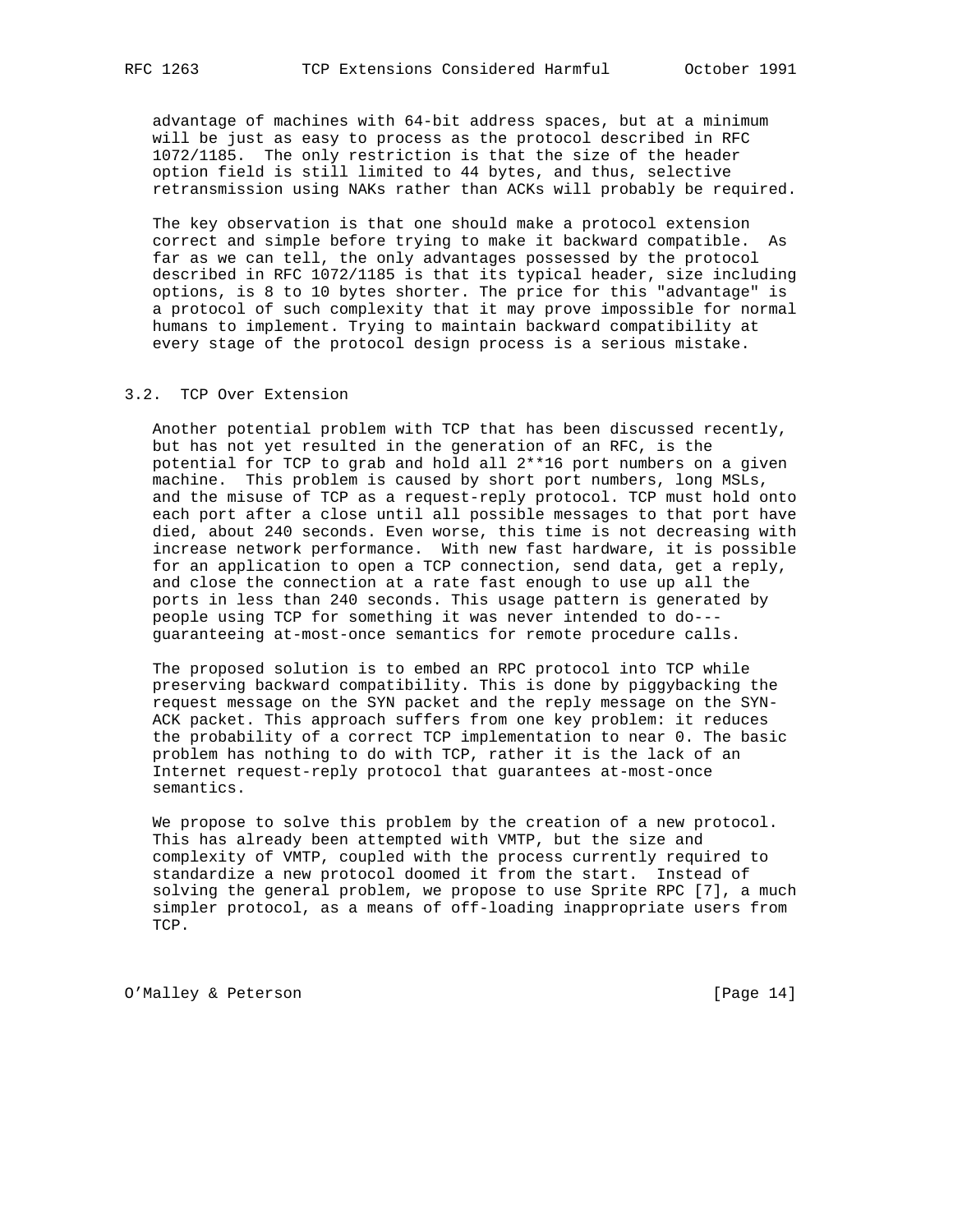The basic design would attempt to preserve as much of the TCP interface as possible in order that current TCP (mis)users could be switched to Sprite RPC without requiring code modification on their part. A virtual protocol could be used to select the correct protocol TCP or Sprite RPC if it exists on the other machine. A backward compatible modification to TCP could be made which would simply prevent it from grabbing all of the ports by refusing connections. This would encourage TCP abusers to use the new protocol.

 Sprite RPC, which is designed for a local area network, has two problems when extended into the Internet. First, it does not have a usefully flow control algorithm. Second, it lacks the necessary semantics to reliably tear down connections. The lack of a tear down mechanism needs to be solved, but the flow control problem could be dealt with in later iterations of the protocol as Internet blast protocols are not yet well understood; for now, we could simple limit the size of each message to 16k or 32k bytes. This might also be a good place to use a decomposed version of Sprite RPC [2], which exposes each of these features as separate protocols. This would permit the quick change of algorithms, and once the protocol had stabilized, a monolithic version could be constructed and distributed to replace the decomposed version.

 In other words, the basic strategy is to introduce as simple of RPC protocol as possible today, and later evolve this protocol to address the known limitations.

# 3.3. Future Modifications

 The header prediction algorithm should be generalized so as to be less sensitive to changes in the protocols header and algorithm. There almost seems to be as much effort to make all modifications to TCP backward compatible with header prediction as there is to make them backward compatible with TCP. The question that needs to be answered is: are there any changes we can made to TCP to make header prediction easier, including the addition of information into the header. In [6], the authors showed how one might generalize optimistic blast from VMTP to almost any protocol that performs fragmentation and reassembly. Generalizing header prediction so that it scales with TCP modification would be step in the right direction.

 It is clear that an evolutionary change to increase the size of the source and destination ports in the TCP header will eventually be necessary. We also believe that TCP could be made significantly simpler and more flexible through the elimination of the pseudo header. The solution to this problem is to simply add a length field and the IP address of the destination to the TCP header. It has also

O'Malley & Peterson [Page 15]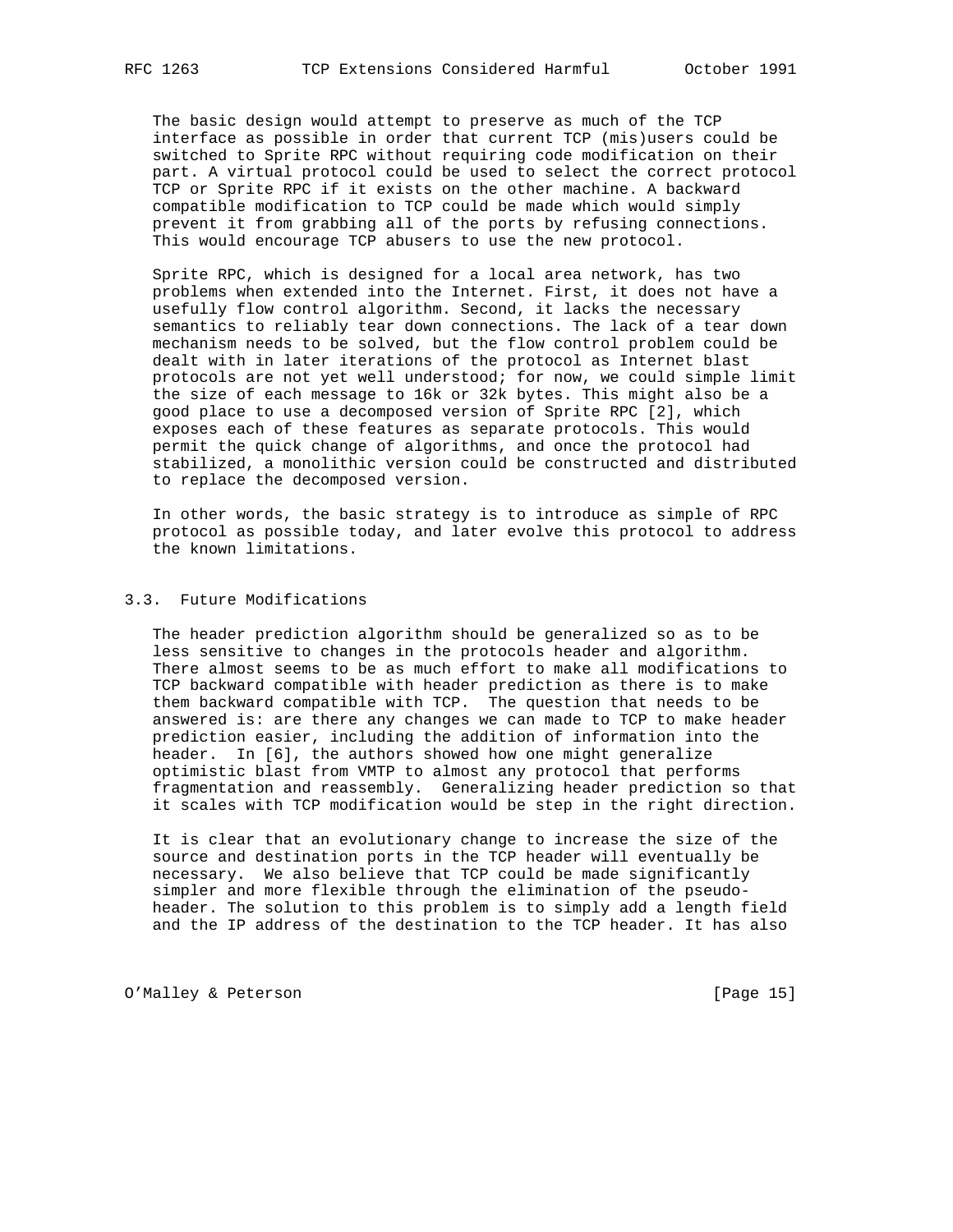been mentioned that better and simpler TCP connection establishment algorithms would be useful. Some form of reliable record stream protocol should be developed. Performing sliding window and flow control over records rather than bytes would provide numerous opportunities for optimizations and allow TCP to return to its original purpose as a byte-stream protocol. Finally, it has become clear to us that the current Internet congestion control strategy is to use TCP for everything since it is the only protocol that supports congestion control. One of the primary reasons many "new protocols" are proposed as TCP options is that it is the only way to get at TCP's congestion control. At some point, a TCP-independent congestion control scheme must be implemented and one might then be able to remove the existing congestion control from TCP and radically simplify the protocol.

## 4. Discussion

 One obvious side effect of the changes we propose is to increase the size of the TCP header. In some sense, this is inevitable; just about every field in the header has been pushed to its limit by the radical growth of the network. However, we have made very little effort to make the minimal changes to solve the current problem. In fact, we have tended to sacrifice header size in order to defer future changes as long as possible. The problem with this is that one of TCP's claims to fame is its efficiency at sending small one byte packets over slow networks. Increasing the size of the TCP header will inevitably result in some increase in overhead on small packets on slow networks. Clark among others have stated that they see no fundamental performance limitations that would prevent TCP from supporting very high speed networks. This is true as far as it goes; there seems to be a direct trade-off between TCP performance on high speed networks and TCP performance on slow speed networks. The dynamic range is simply too great to be optimally supported by one protocol. Hence, in keeping around the old version of TCP we have effectively split TCP into two protocols, one for high bandwidth lines and the other for low bandwidth lines.

 Another potential argument is that all of the changes mentioned above should be packaged together as a new version of TCP. This version could be standardized and we could all go back to the status quo of stable unchanging protocols. While to a certain extent this is inevitable---there is a backlog of necessary TCP changes because of the current logistical problems in modifying protocols---it is only begs the question. The status quo is simply unacceptably static; there will always be future changes to TCP. Evolutionary change will also result in a better and more reliable TCP. Making small changes and distributing them at regular intervals ensures that one change

O'Malley & Peterson [Page 16]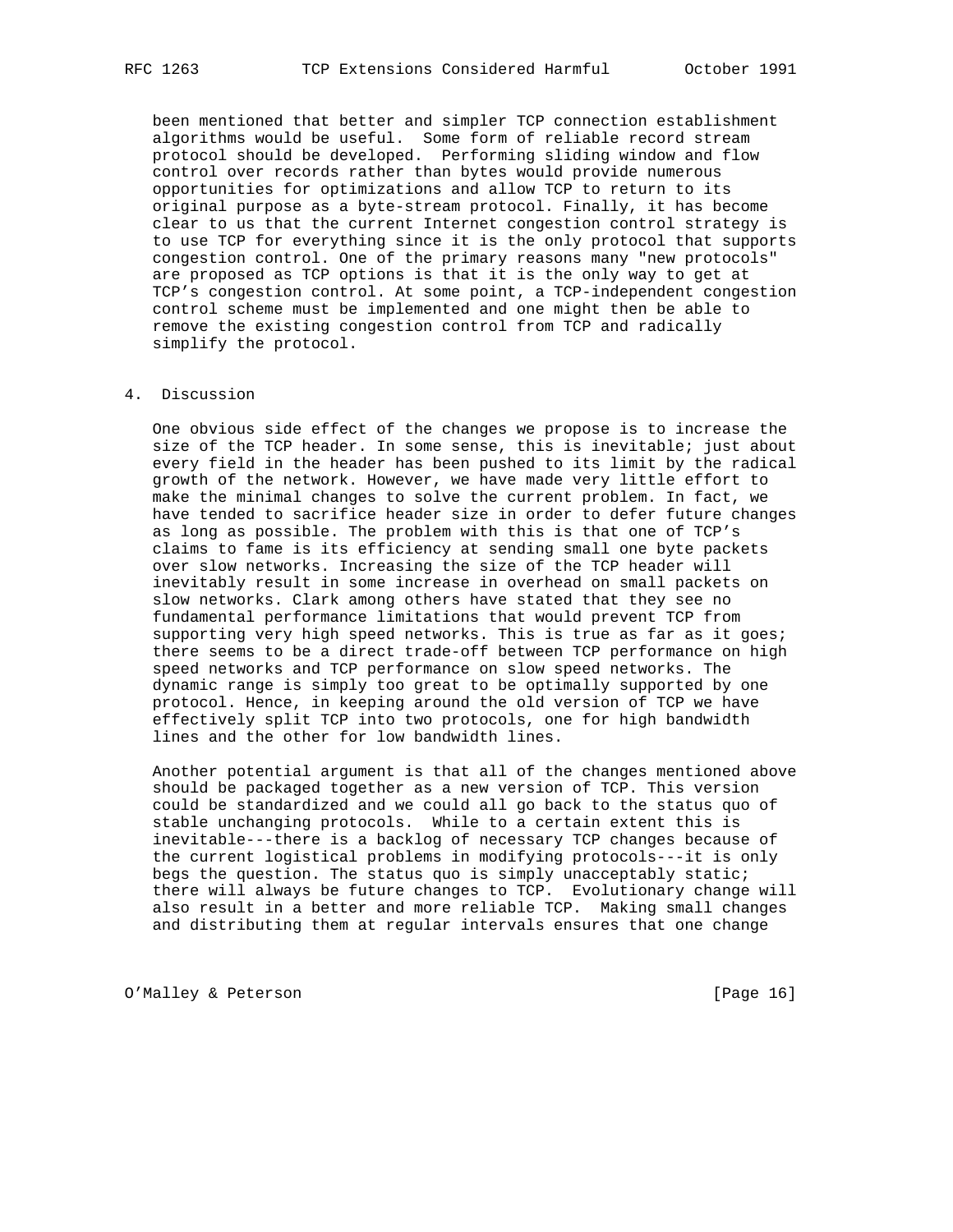has actually been stabilized before the next has been made. It also presents a more balanced workload to the protocol designer; rather than designing one new protocol every 10 years he makes annual protocol extensions. It will also eventually make protocol distribution easier: the basic problem with protocol distribution now is that it is done so rarely that no one knows how to do it and there is no incentive to develop the infrastructure needed to perform the task efficiently. While the first protocol distribution is almost guaranteed to be a disaster, the problem will get easier with each additional one. Finally, such a new TCP would have the same problems as VMTP did; a radically new protocol presents a bigger target.

 The violation of backward compatibility in systems as complex as the Internet is always a serious step. However, backward compatibility is a technique, not a religion. Two facts are often overlooked when backward compatibility gets out of hand. First, violating backward compatibility is always a big win when you can get away with it. One of the key advantages of RISC chips over CISC chips is simply that they were not backward compatible with anything. Thus, they were not bound by design decisions made when compilers were stupid and real men programmed in assembler. Second, one is going to have to break backward compatibility at some point anyway. Every system has some headroom limitations which result in either stagnation (IBM mainframe software) or even worse, accidental violations of backward compatibility.

 Of course, the biggest problem with our approach is that it is not compatible with the existing standardization process. We hope to be able to design and distribute protocols in less time than it takes a standards committee to agree on an acceptable meeting time. This is inevitable because the basic problem with networking is the standardization process. Over the last several years, there has been a push in the research community for lightweight protocols, when in fact what is needed are lightweight standards. Also note that we have not proposed to implement some entirely new set of "superior" communications protocols, we have simply proposed a system for making necessary changes to the existing protocol suites fast enough to keep up with the underlying change in the network. In fact, the first standards organization that realizes that the primary impediment to standardization is poor logistical support will probably win.

# 5. Conclusions

 The most important conclusion of this RFC is that protocol change happens and is currently happening at a very respectable clip. While all of the changes given as example in this document are from TCP, there are many other protocols that require modification. In a more

O'Malley & Peterson [Page 17]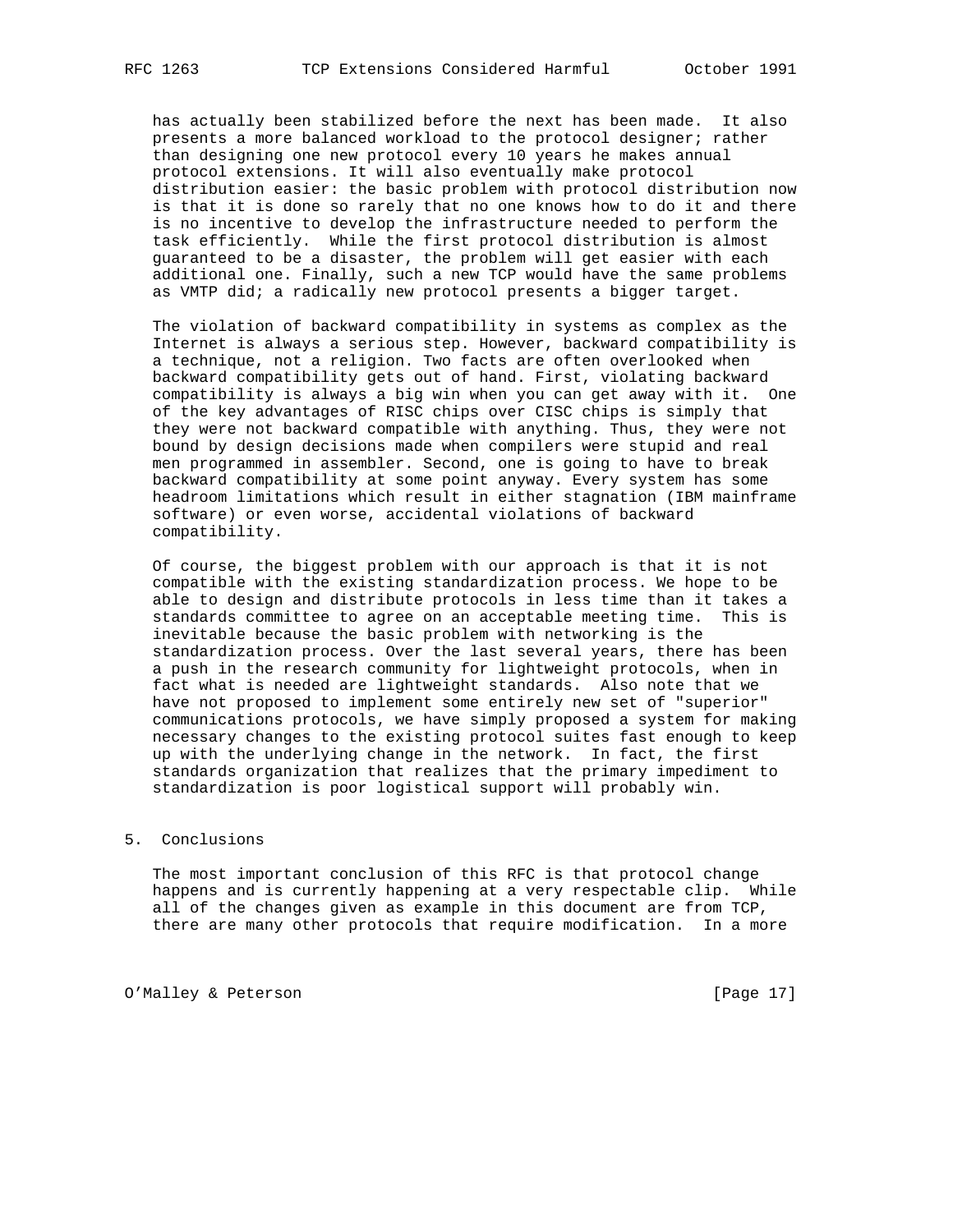prosaic domain, the telephone company is running out of phone numbers; they are being overrun by fax machines, modems, and cars. The underlying cause of these problems seems to be an consistent exponential increase almost all network metrics: number of hosts, bandwidth, host performance, applications, and so on, combined with an attempt to run the network with a static set of unchanging network protocols. This has been shown to be impossible and one can almost feel the pressure for protocol change building. We simply propose to explicitly deal with the changes rather keep trying to hold back the flood.

 Of almost equal importance is the observation that TCP is a protocol and not a platform for implementing other protocols. Because of a lack of any alternatives, TCP has become a de-facto platform for implementing other protocols. It provides a vague standard interface with the kernel, it runs on many machines, and has a well defined distribution path. Otherwise sane people have proposed Bounded Time TCP (an unreliable byte stream protocol), Simplex TCP (which supports data in only one direction) and Multi-cast TCP (too horrible to even consider). All of these protocols probably have their uses, but not as TCP options. The fact that a large number of people are willing to use TCP as a protocol implementation platform points to the desperate need for a protocol independent platform.

 Finally, we point out that in our research we have found very little difference in the actual technical work involved with the three proposed methods of protocol modification. The amount of work involved in a backward compatible change is often more than that required for an evolutionary change or the creation of a new protocol. Even the distribution costs seem to be identical. The primary cost difference between the three approaches is the cost of getting the modification approved. A protocol modification, no matter how extensive or bizarre, seems to incur much less cost and risk. It is time to stop changing the protocols to fit our current way of thinking, and start changing our way of thinking to fit the protocols.

- 6. References
- [1] Cheriton D., "VMTP: Versatile Message Transaction Protocol", RFC 1045, Stanford University, February 1988.
- [2] Hutchinson, N., Peterson, L., Abbott, M., and S. O'Malley, "RPC in the x-Kernel: Evaluating New Design Techniques", Proceedings of the 12th Symposium on Operating System Principles, Pgs. 91-101,

O'Malley & Peterson [Page 18]